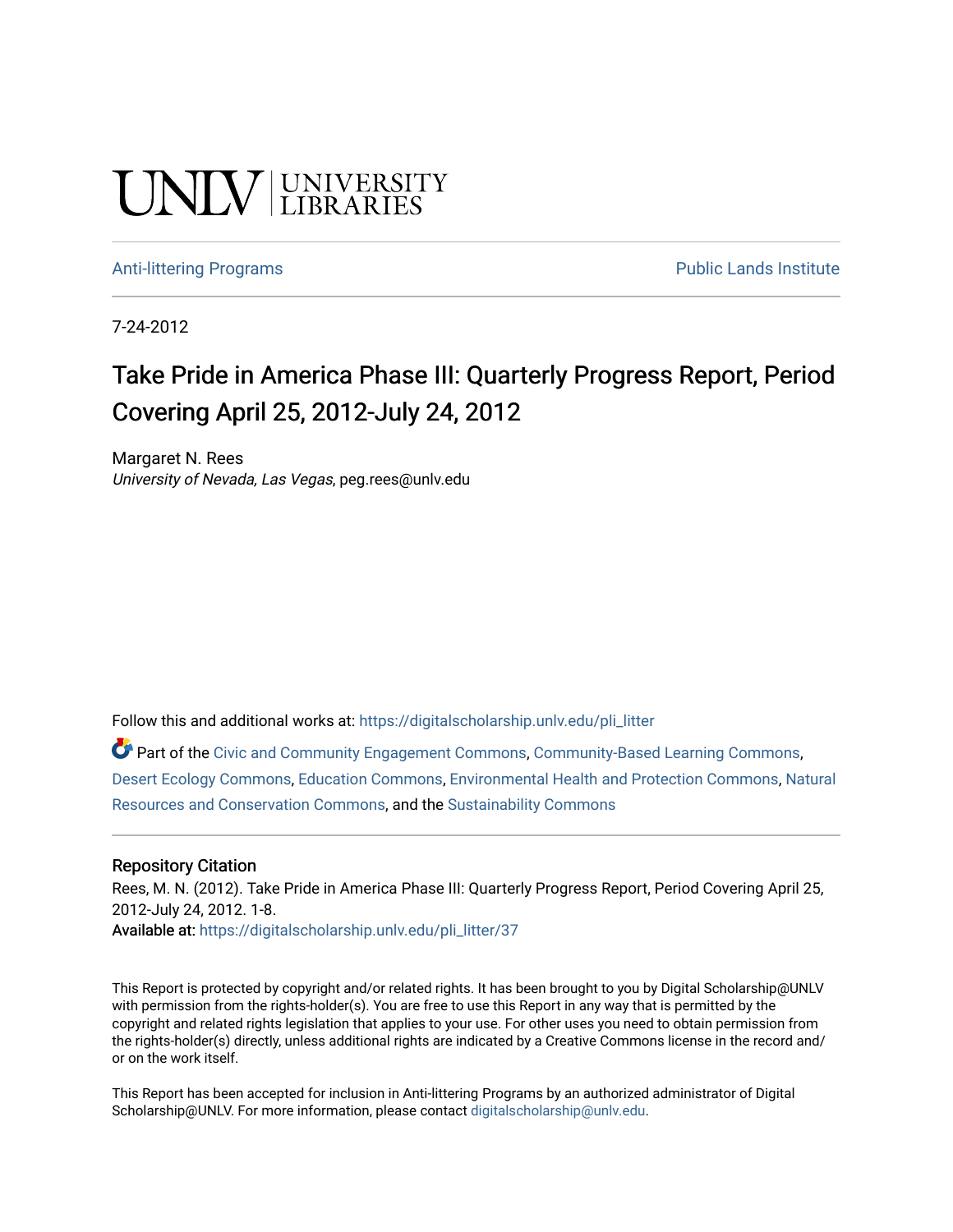

## **QUARTERLY PROGRESS REPORT**

University of Nevada, Las Vegas Period Covering April 25, 2012-July 24, 2012

Cooperative Agreement Number L11AC20191

Take Pride in America Phase III

## **Executive Summary**

- The GIS database continued to be populated with data.
- Hector's Helpers added an additional youth group.
- The new website launched and social media efforts began.
- The pilot testing of the litter monitoring program continued.

### **Introduction**

The University of Nevada Las Vegas Public Lands Institute (PLI) designed the Take Pride in America (TPIA) Phase III work plan based on the strategic plan developed by the Southern Nevada Agency Partnership (SNAP) anti-litter and desert dumping team during Phase II of the program. The strategic plan identified four issues the team faces:

Collaboration – Historically there has been minimal success in collaborating on litter and desert dumping issues between government, public works and corporate stakeholders in Southern Nevada.

Community involvement – While there has been continued success involving individuals and small groups in litter and desert dumping issues, there has been little neighborhood, community and civic group involvement in solving the problem of litter and desert dumping.

Lack of data – Valid data is needed in order to develop and measure effectiveness of team efforts. Examples of data needed include the amount of litter that exists, the effectiveness of messaging campaigns, and the social psychological profile of litter and desert dumpers in Southern Nevada.

Sustainability – Funding for the Anti-litter and Desert Dumping team originates with the sale of Bureau of Land Management land. This is not a sustainable source of funds since there is a finite amount of land which is appropriate to sell. Additionally, the economic forces impacting

Take Pride in America Phase III Quarterly Report **Page 1** and Page 1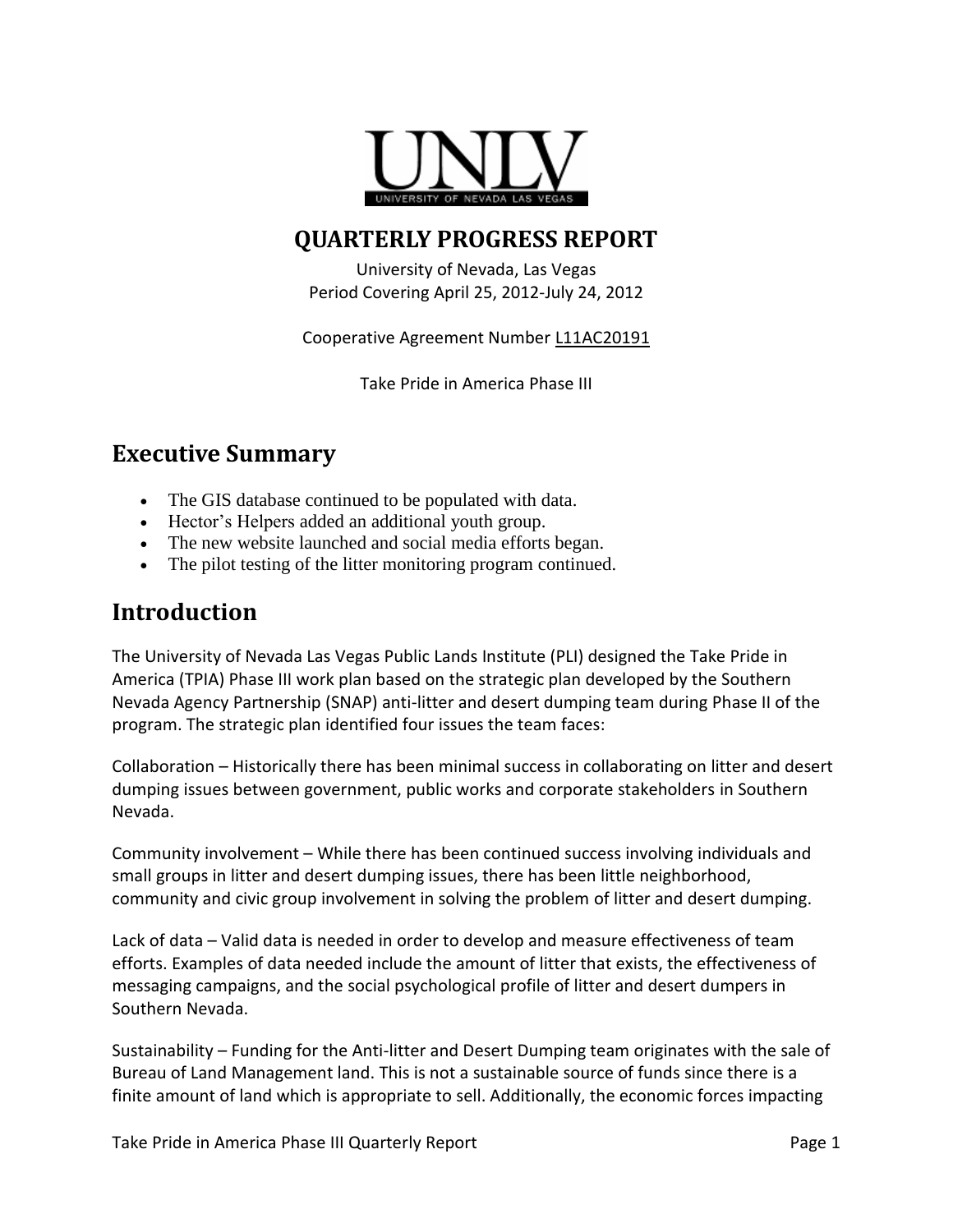the real estate market make it an unreliable source of funding. Consequently the team must find strategies to sustain the program through other means than in kind donations and the Southern Nevada Public Lands Management Act funds.

The objectives identified in the task agreement are reported on with reference to these issues.

#### *Collaboration*

#### **Objective: Update the GIS Data base**

The GIS database continues to be populated by agency staff. During this quarter the Mojave Desert Ecosystem Program, where the sharepoint site for interagency access will be housed, experienced funding challenges which delayed development of the sharepoint site.

#### *Community Involvement*

#### **Objective: Assist in coordination of a minimum of 12 clean-ups per year**

During this quarter the Public Lands Institute added an additional group to the Hector's Helpers program, seeking to engage youth in coordination of 12 clean-ups per year. A group of youth met weekly at the Cambridge Community Recreation Center to participate in the Hector's Helpers program beginning June 13, 2012. Topics covered with the group included public lands awareness, responsible environmental behavior, teamwork, leadership and volunteerism. They chose to complete a cleanup at the Spring Mountains National Recreation Area and scheduled it to take place in the next quarter. Figure 1 contains a summary of the youth contact hours and clean up data.

The Cambridge Community Recreation Center planned an anti-litter themed project supported by the Earth Force model of community action and problem solving. The purpose of the project was to allow students the experience of creating a project on their own.

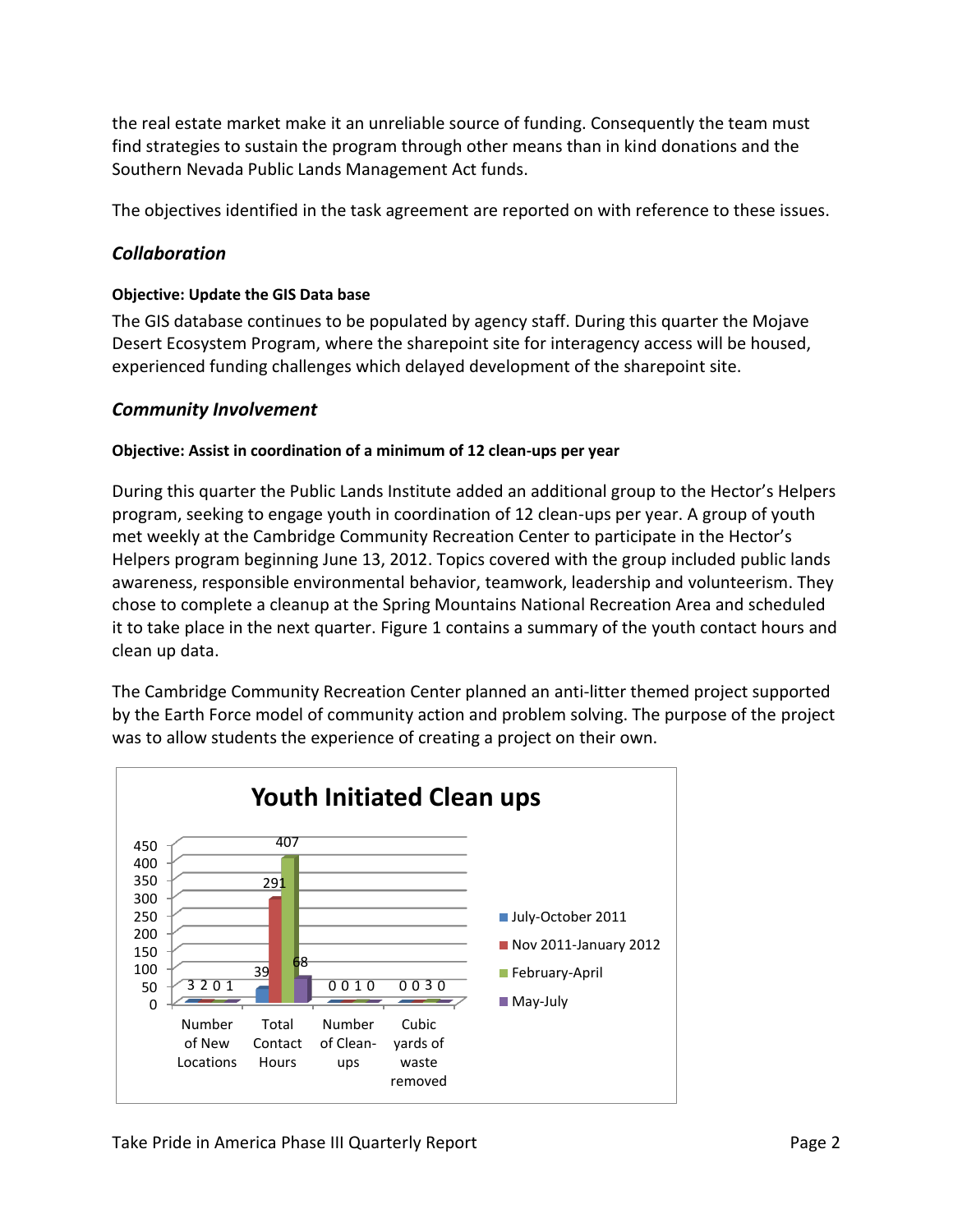#### Figure 1. Clean up data

#### **Objective: Update Don't Trash Nevada web site**

During this quarter the new website launched. Originally promoted through an ad campaign, the website saw a great increase in visitors to the site. As summer commenced, students began vacation, and temperatures increased, site visitorship has diminished.

Website traffic is monitored through Google Analytics. Between the May 25 - July 24 timeframe, 450 total visitors viewed the Don't Trash Nevada web page (see Figure 2), 203 of which were unique visitors, comprising a total of 1,936 pageviews. The average visit lasted for 5 minutes and 09 seconds with just slightly more than 4 pages viewed.



Figure 2. Total Number of Visitors to www.DontTrashNevada.org from May 25-July 24, 2012

As illustrated in Figure 3 (below) traffic originated mostly from search engines (51% of total traffic), with direct visit and referral traffic split nearly equally with 24.9% and 24% of total traffic respectively. A slight majority of search traffic (16.52%) came through secured search channels (such as users signed in to Google, and Firefox browser users) and keyword data is not provided. The remaining significant percent of visitors used keywords "donttrashnevada" (14.78%), "don't trash nevada" (13.48%), and "don't trash nevada email" (10.43%).

Behind search traffic, direct traffic comprised 24.9% of total visitors to the website, with 112 visits originating as direct visits. Most of these direct visits (96 total, 59.38% of which were new visitors) landed on the Home page (donttrashnevada.org/).

The remaining visitors originated from referral traffic and accounted for 24% of total traffic, with 108 site visits. 26.85% of referred traffic were unique visitors, with Facebook referrals accounted for 22% of referral traffic. However, referral traffic data also includes data redirected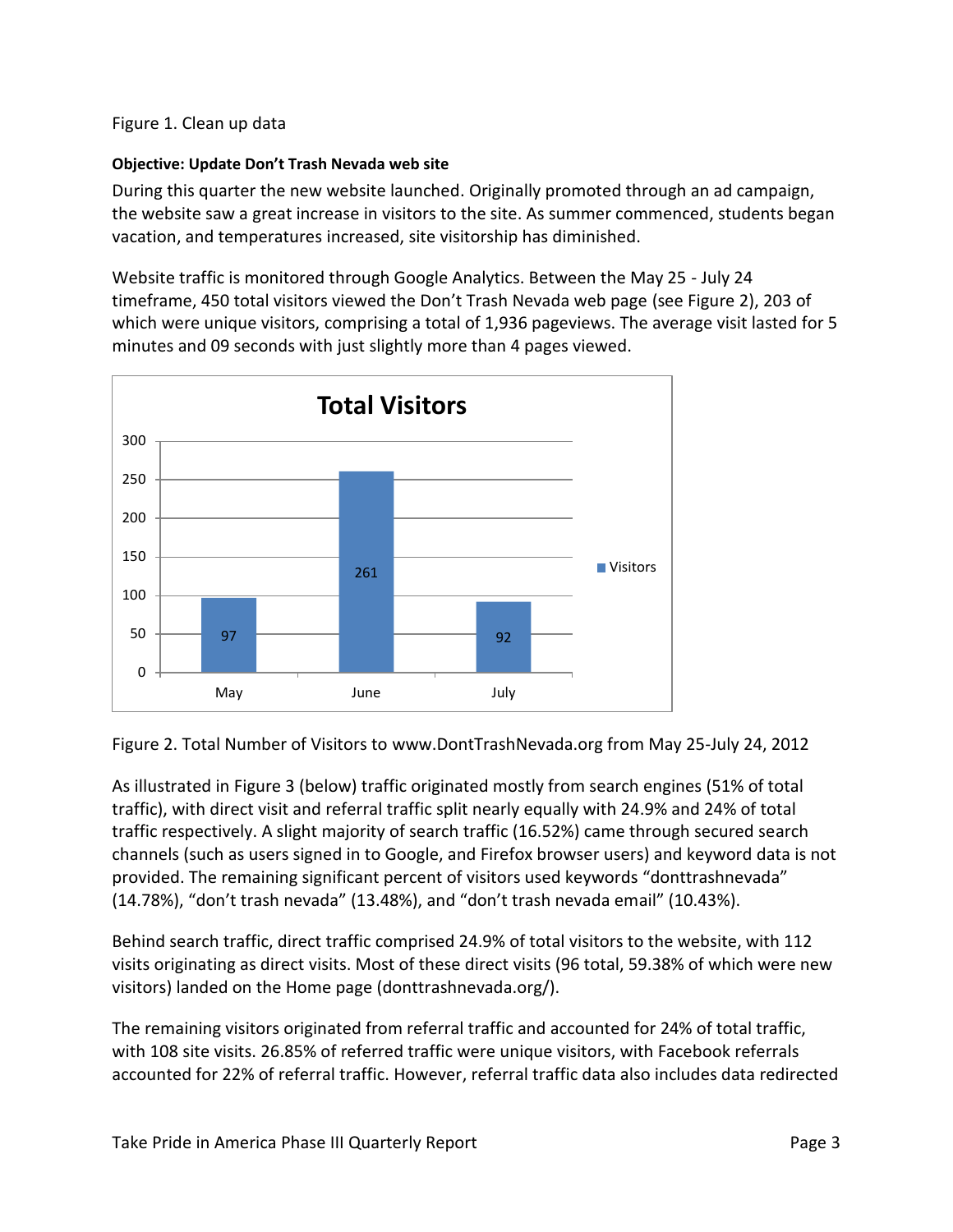

from the Don't Trash Nevada IP address (67.72.7.202), which was used to access the site prior to the site being officially launched.

#### Figure 3. Origin of visits by percentage

Overall, data from Google Analytics demonstrate that the majority of site visits originate from search engine traffic, direct access to the website URL, and through Facebook referrals. The quarter began with great interest; however, visits to the page diminished near the end of the quarter as summer started and temperatures swelled.

#### **Objective: Implement Phase four of the Messaging campaign**

To support the efforts of the Social Media Squad a media buy was made that included television, radio and gas pump topper ads. Thanks to the efforts of the Social Media Squad, Don't Trash Nevada launched a Facebook presence during this quarter. Figure 4 (below) shows the number of people that are following the Don't Trash Nevada page. Followers grew quickly and plateaued this quarter.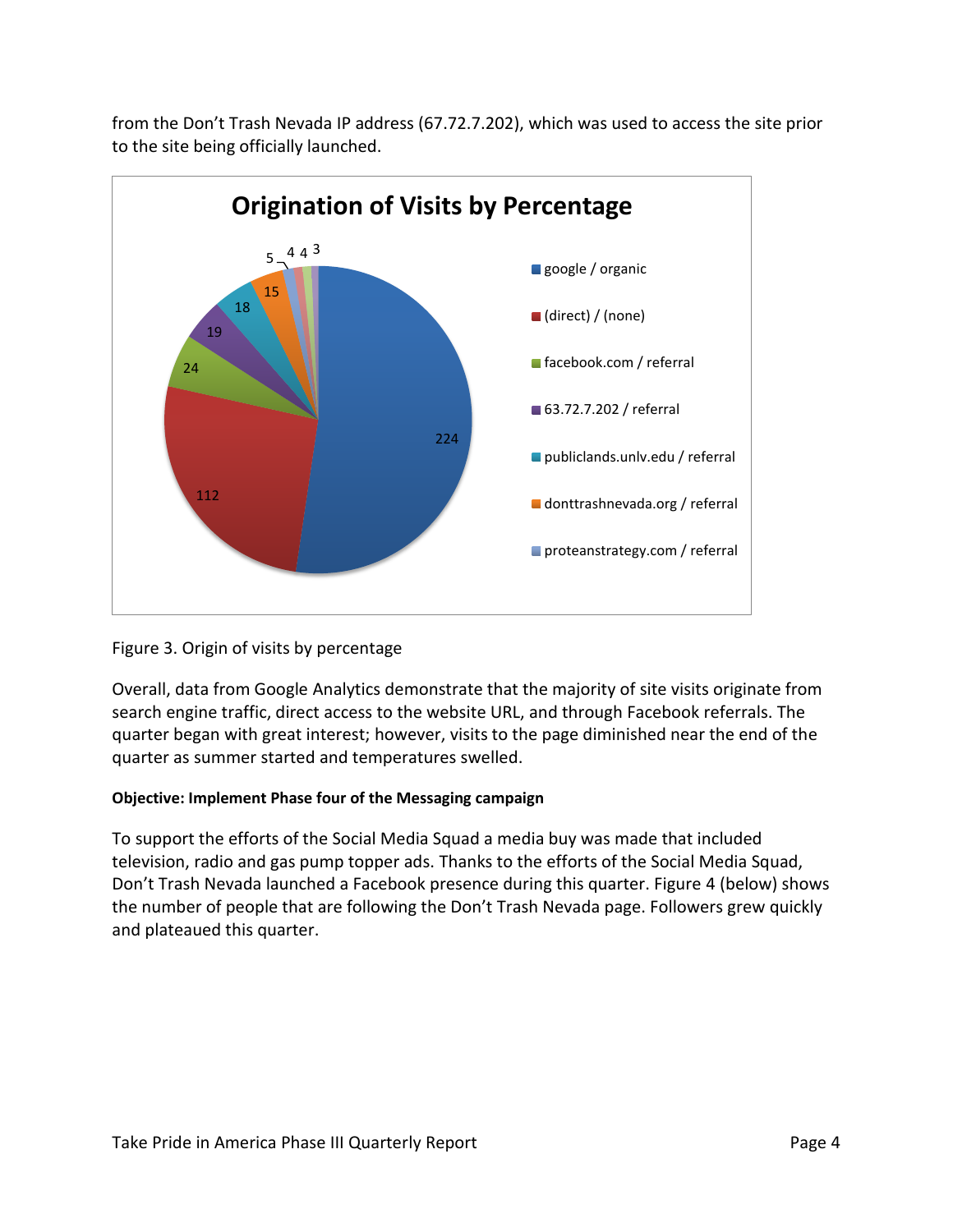

Figure 4. The total number of people who have liked the Don't Trash Nevada Facebook Page.

Examining the level of engagement Facebook users have with the messaging campaign provides the Social Media Squad with valuable feedback on how to increase the impact of the message. Weekly engagement (illustrated below in Figure 5) indicates that engagement climbed quickly, dropped and then began another climb. Engagement will continue to be tracked in order to increase the efficacy of the social media messaging.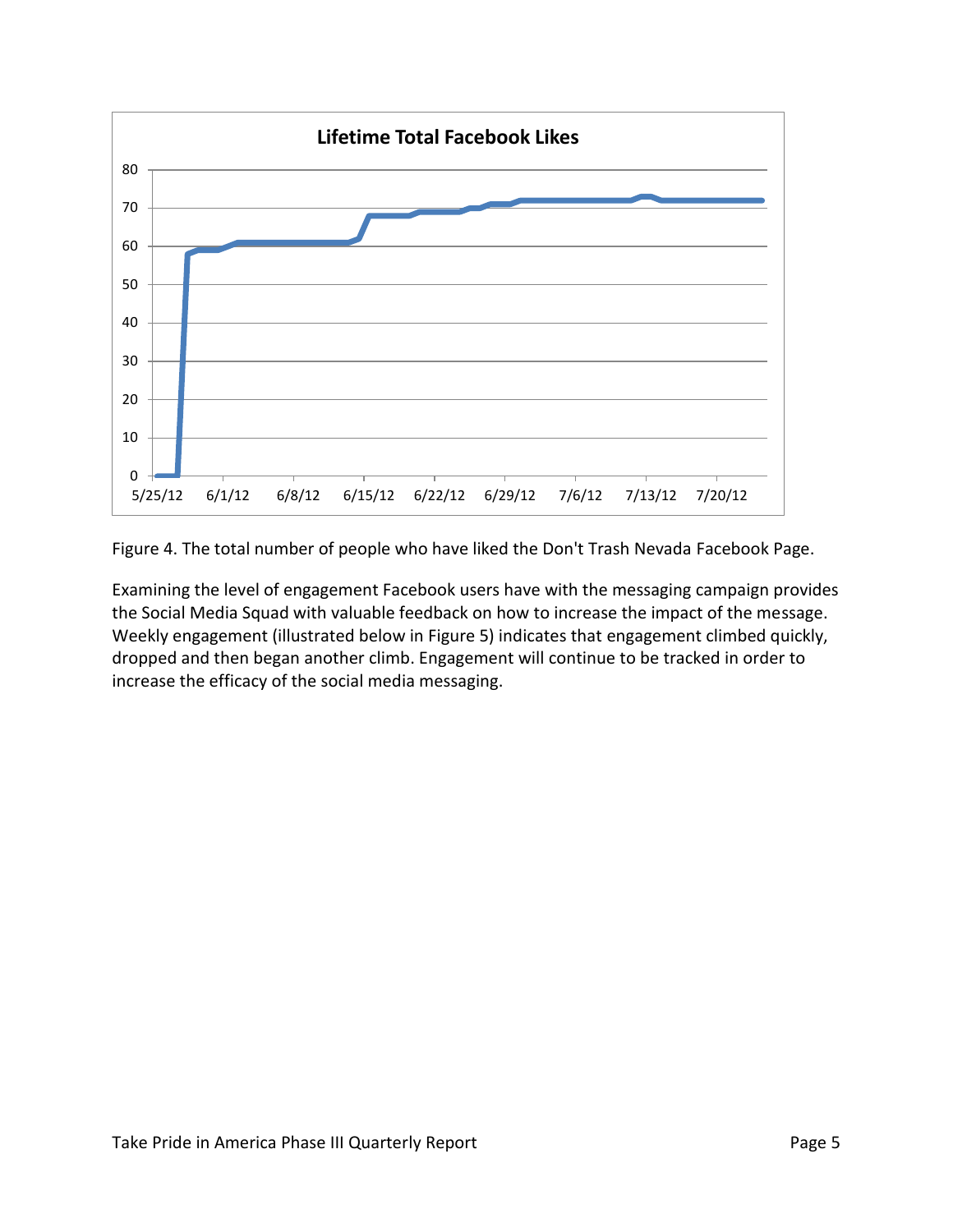

Figure 5. The number of people who clicked, commented or shared Don't Trash Nevada Facebook content.

The total reach of a Facebook page is a reflection of how far the message spreads among Facebook users. Figure 6 illustrates that the total reach was in a decline toward the end of the quarter. Efforts will be made to increase the total reach in the future.

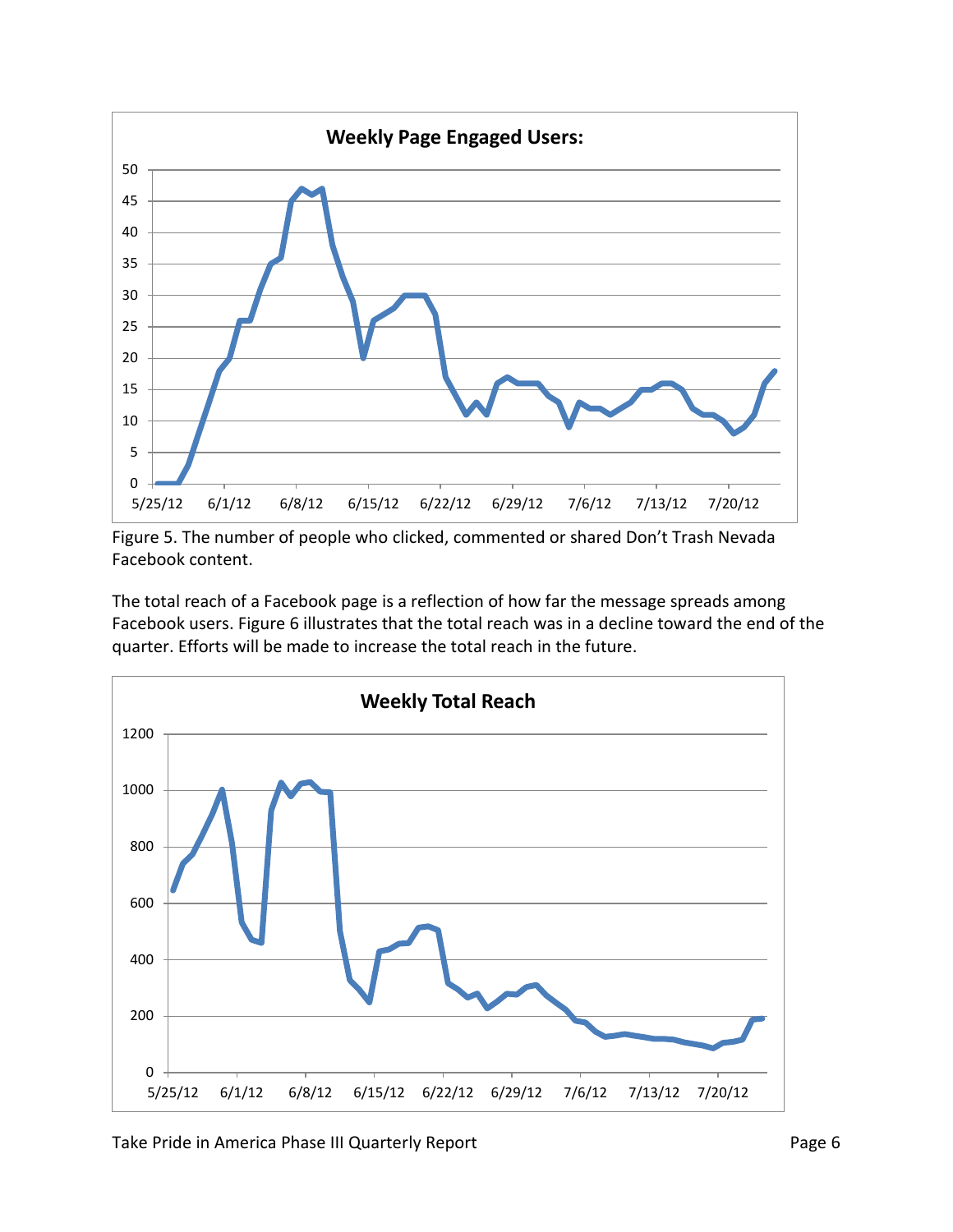Figure 6. The number of people who have seen any content associated with the Don't Trash Nevada Facebook Page.

#### **Objective: Initiate and complete pilot litter program from Mt. Charleston to Lake Mead**

During this quarter progress was again delayed on the extension of the pilot litter program. To understand whether or not the contract should be terminated and a different direction should be pursued, discussions were held with the supervisor of the Mt. Charleston pilot litter program and the Volunteer Coordinator at Lake Mead. It was determined that the beach host program was the appropriate way to extend the program and that a time extension request should be initiated by the Bureau of Land Management (BLM) to provide time to complete the project.

#### **Objective: Implementation of Building of Staff and Volunteer Technological Competency**

Staff and volunteer technological competency was built this quarter as volunteers continued to field test the forms that will be used to collect data for the GIS database. The Social Media Squad continued to receive guidance on best practices for using the social media technology to engage the community.

#### *Lack of Data*

#### **Objective: Develop GIS data base to report and document desert dumping through the use of volunteers**

By the end of the quarter the pilot testing of the volunteer monitoring program was complete. Volunteers assisted in the refinement of the field collection form and plans were made to create an online form for volunteers to enter the collected data.

With the pilot testing complete, work commenced on the selection of the additional sampling sites. The selection of BLM sites was completed and the initial field visits to ground truth the feasibility of the computer generated locations was begun. This process is done to ensure that volunteers can safely access the selected locations. In some instances the maps do not contain information about barricades or other hazards that would disqualify the selected site from inclusion in the sampling plan. Repeated efforts were made to work with United States Forest Service (USFS) staff to determine appropriate locations from which to sample, all to no avail. It is not clear whether the USFS is interested in participating in the monitoring of litter and dumping on their land.

The National Park Service (NPS) has developed a process for determining which locations should be considered for potential sampling sites. Final determination of sampling locations will be made in the next quarter.

#### *Sustainability*

**Objective: Test, refine and implement the Interagency Public Lands Recycling Plan as widely as possible, and in a cost effective manner that potentially can be self-sustaining**